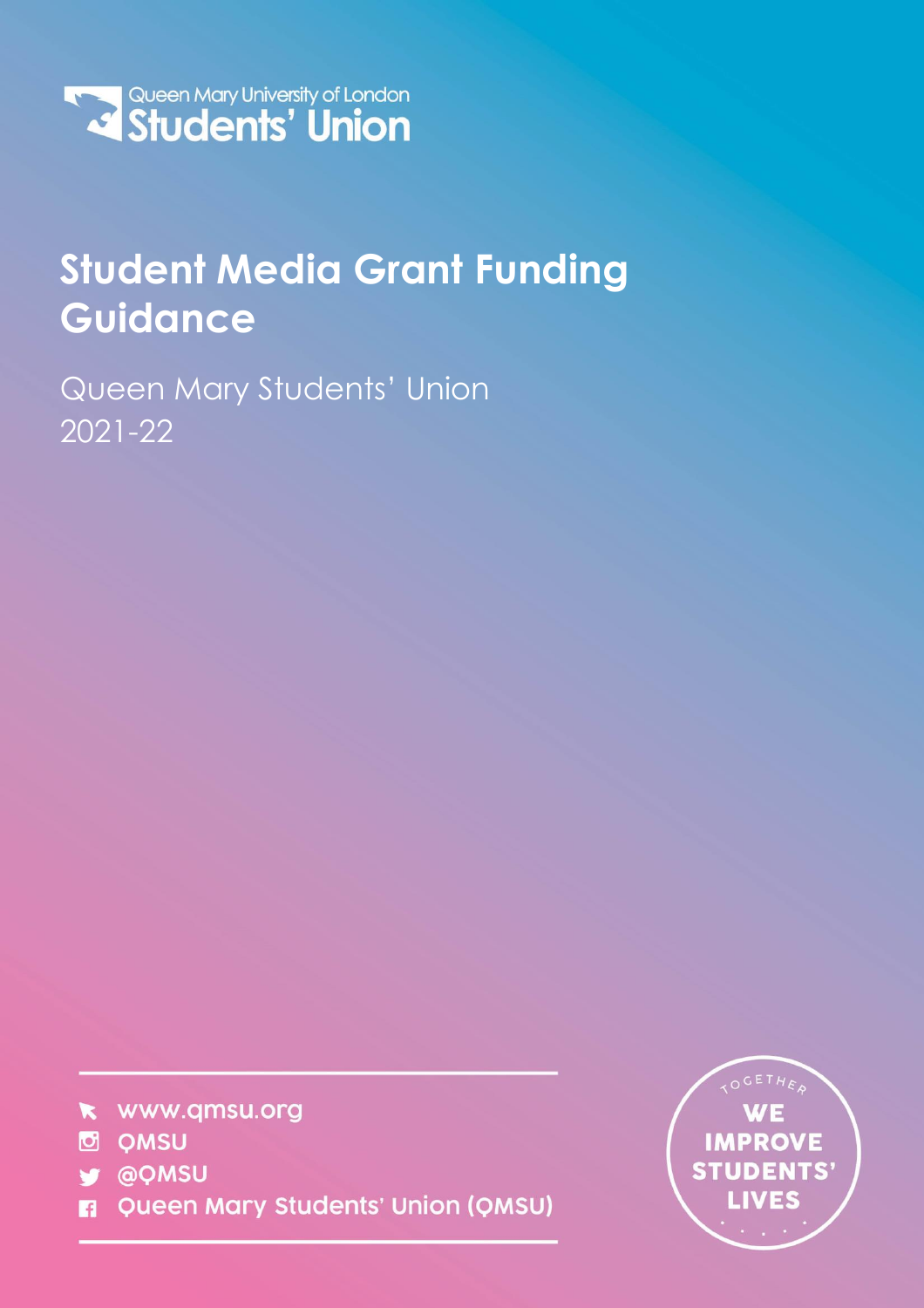# **Background**

Each year, Queen Mary Students' Union receives a block grant from the University to support student activities and a proportion of this is made available to Student Media Outlets through an application process. This year there will be £10,050. £400 will be reserved for start-up funds for any new Outlets affiliated through the year. The remaining £9,650 will be available for Outlets to bid for through 2 application rounds throughout the academic year.

The purpose of the funding is to support Outlets to run activities, projects, events, or initiatives to further their aims. Applications are open to affiliated Students' Union Outlets only.

The Grant Fund is competitive and Outlets are encouraged, therefore, not to rely on funding from the Outlet Fund but to also consider how they can source other income for their projects/events/activities.

## **Deadlines**

The rounds will take place as follows:

| <b>Round</b> | <b>Applications Open</b>                | <b>Applications Close</b>               | <b>Outcomes Circulated By</b>           | <b>Total Available</b> |
|--------------|-----------------------------------------|-----------------------------------------|-----------------------------------------|------------------------|
|              | Friday, 27 August 2021                  | 9am, Tuesday, 14<br>September 2021      | 18 September 2021                       | £4.825                 |
| - 2          | TBC (Heads of Media to<br>be consulted) | TBC (Heads of Media to<br>be consulted) | TBC (Heads of Media to<br>be consulted) | £4.825                 |

Any unallocated funds from round 1 will carry over into round 2.

## **The Application Process**

## **Making a Funding Application**

To apply for funding from the Outlet Grant Fund Outlets must submit an application form by the deadline set (late applications will not be accepted).

Applications must be submitted by a Head of Media (Editor-in Chief or other equivalent role). Applications will only be accepted if the Heads of Media have attended relevant Student Group committee training,

The application form will ask for the following information:

- How much money you're requesting
- A full budget breakdown of what you would spend the money on
- When and where the project/event/activity would take place
- Summary of the project/event/activity that you're applying for grant funding for
- How the project/event/activity will contribute to the aims of your Outlet and how it will benefit your members
- If your Outlet will be using any other income to support the project (ie, donations, sponsorship, ticket sales, subs).
- Outlets will be asked to explain why they require funding and why it cannot be funded by tickets sales, sponsorship or money in subs accounts.

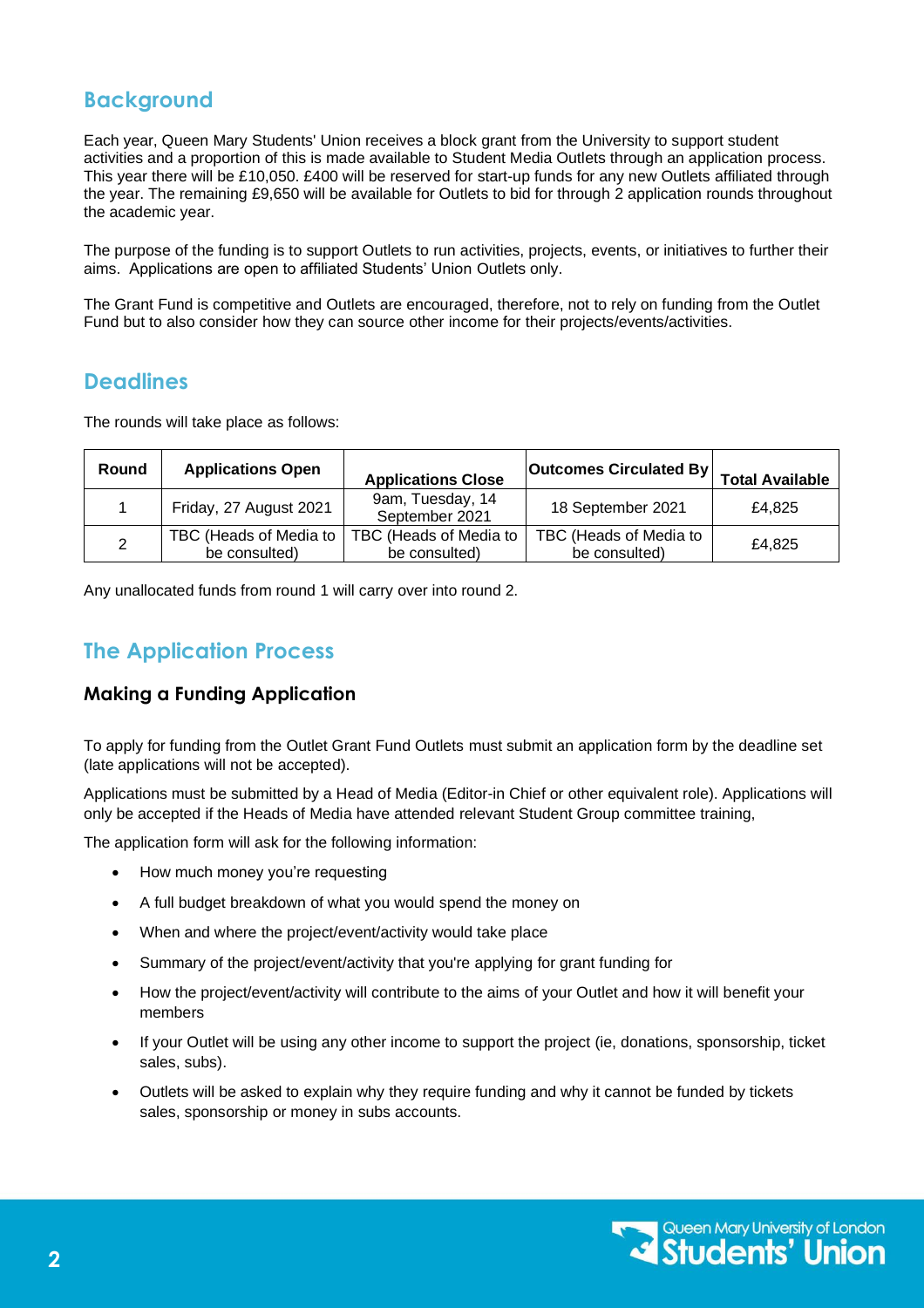• For printing costs, Outlets will be required to explain why the funding cannot be secured through advertising or why money in subs account cannot be used and what their distribution plan will be (to ensure limited waste).

Providing as much detail as you can will strengthen your application.

To view all Outlet aims click here: [https://docs.google.com/spreadsheets/d/1ZX55CQJtNxe-](https://docs.google.com/spreadsheets/d/1ZX55CQJtNxe-XhkwVx7Clh1dsx8xqnYTCZqmbSwsYQg/edit#gid=1538538305)[XhkwVx7Clh1dsx8xqnYTCZqmbSwsYQg/edit#gid=1538538305](https://docs.google.com/spreadsheets/d/1ZX55CQJtNxe-XhkwVx7Clh1dsx8xqnYTCZqmbSwsYQg/edit#gid=1538538305) 

**Find the application form here:** <https://forms.gle/UfKGMUtgkwKvUGLbA>

## **Decision Making Process**

The applications are reviewed by the Student Media Finance and Affiliations Panel, which is made up of the Student Media Chair and Executive Officers. Decisions are based on a set of criteria, as outlined in the 'funding criteria' section of this document.

#### **If your funding application is approved:**

- You will receive an email detailing how much of your request was funded, any conditions of funding, a spending deadline, and a reminder of how to spend allocated money. If necessary, you will also be reminded to submit any relevant paperwork (such as budget sheets or risk assessments) for the event/project/initiative.
- The money itself will be transferred into your Outlet grants account, so when you start using it and want to claim back from it, make sure you are requesting to have the money reimbursed by your grants account and not your subs account.
- Funding can only be spent on what it was awarded for.
- Any money unspent by the set deadline will be recalled and allocated back to further funding rounds.

#### **If your application funding is not approved:**

- You will receive a reason why. If the reason is not clear you can request further information from by emailing [su-studentmedia@qmul.ac.uk.](mailto:su-studentmedia@qmul.ac.uk) Sometimes applications are rejected if it was not clear enough what your Outlet was going to do with the money. You can get feedback from the Student Media Team on how to improve the application.
- Please don't resubmit the exact same application in later rounds if it didn't get approved in the first place, it's unlikely to get approved without changes.
- If, after speaking to the Student Media Team about the reasons why your application was rejected, you are still not satisfied with outcome you can appeal the decision by contacting an Executive Officer.

# **Funding Criteria**

- The total which Student Media Outlets can apply for is  $£2,000$ . This limit is for the whole academic year.
- Outlets need a minimum of 10 paid members in order to be eligible for funding (for round 1 last year's membership numbers will be used).

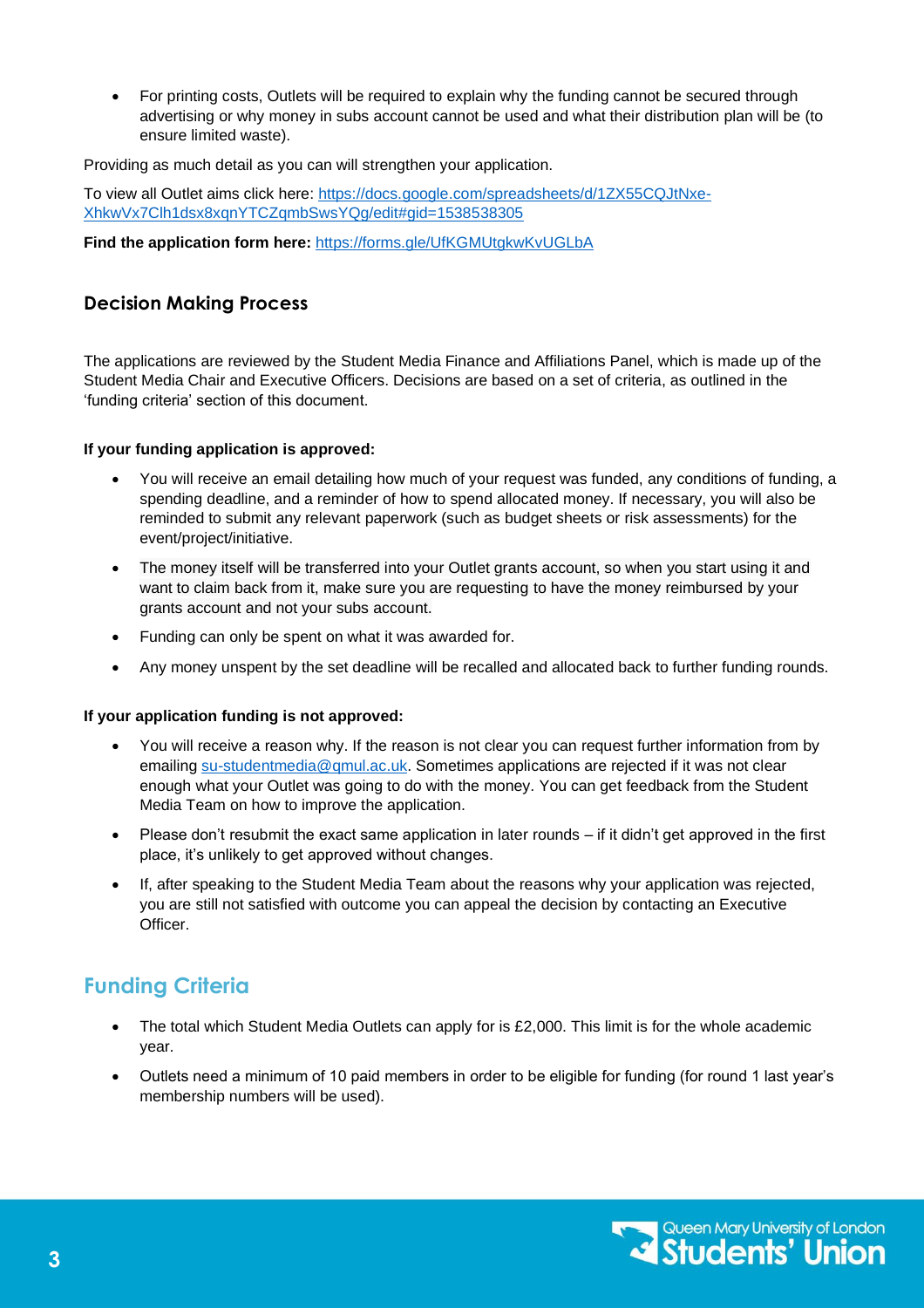• Outlets with over £1,000 in their subs account will not be eligible for funding except in exceptional circumstance.

## **What Can Be Funded**

#### • **Production:**

Printing/Equipment/Web Hosting/Domains/Software\*

• **Events:**

Contributions to venues, equipment, general costs

• **Promotion:** 

General Outlet promotion/events promotion. This must be sustainable and reusable promotional material to align with the Students' Union's commitment to sustainability.

#### • **Entries and affiliations:**

Competition entries, insurance

• **Travel:** 

Such as coach hire, travel expenses, accommodation

• **Equipment:** 

New or replacement equipment essential for Outlet activity, hiring essential equipment

• **Training and development:** 

Developmental opportunities for your members

\*Outlets with licencing and affiliation costs (such as external websites, domains, etc.) are required to cover the cost of this for themselves (i.e., is this not automatically covered by the Students' Union). Outlets may apply for grant funding for this but are also encouraged to consider how they can maintain their running costs themselves in the long-term.

\*All Outlets who require it are provided with funding for remote Adobe Creative Cloud access. Outlets will not need to apply to this fund for it. This is following feedback from Heads of Media, whereby central funding for Adobe will be used on remote access for Outlets instead of on PCs in the Media Suite.

## **What Cannot Be Funded**

• **Retrospective bids:** 

Anything you've already paid for

• **Donations or affiliations to a charity or political body:** 

As the Students' Union is a registered charity we cannot fund any donations to other charities, political parties, campaigns or trade unions. We can also not subsidise your charity fundraising activities.

• **Ultra Vires spending:** 

We can only fund projects/events/activities that directly relate to your Outlet aims and objectives

- **Projects/events/activities that do not benefit your members**
- **Food and drink:**